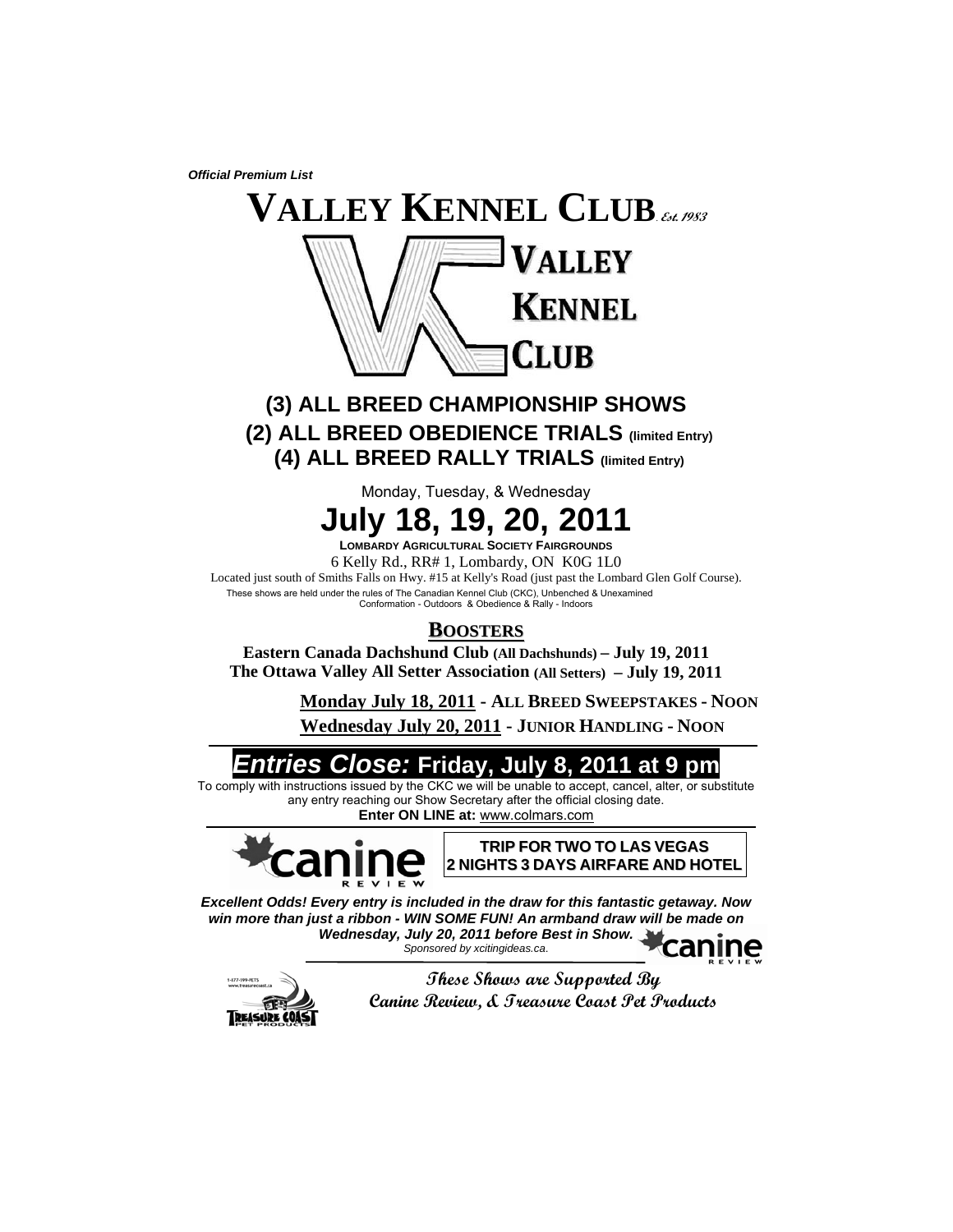## **Club Officers**

*(At time of Publication)* President: ..............John Hodgkinson Vice-President: .....Peter Hopkins Treasurer: .............Suzan Zimmerman Secretary: ............Joy Hodgkinson

#### **Show Committee** *(At time of Publication)*

Show Chair:.................. Joy Hodgkinson, joy@horizontech.ca

Show Superintendent: .. Peter Hopkins,

Obedience Chair .......... Joy Hodgkinson

**Show Secretary: COLMAR Show Service**

In Canada: 340 Mercer St., Chatham, On. Canada N7M 6E1

In USA: PO Box 142, Marine City, MI. USA 48039-0142

Phone: (519) 351-3147 email: colmar@ciaccess.com Web Site: www.colmars.com

Chief Ring Steward: ...Madeleine Hopkins

Veterinarian: ................................................. Perth Veterinary Hospital

Sunset Blvd., Perth, ON (613) 267-7373

Show Photographer**:** ................................................ **Dean Dennis Photography,**

PO Box 123, Arden, ON 613-335-4386 EMAIL: dean@deandennisphotography.ca **No pictures may be taken for the purpose of resale at the VKC dog show by anyone other than the official show photographer(s) without express written consent from the VKC**

> **Canadian Kennel Club** (at time of publishing)

*Head Office:* Mrs. Leila Bahorie**,** Interim CEO, 400 – 200 Ronson Dr., Etobicoke, ON. M9W 5Z9. (416) 675-5511 *Eastern Ontario CKC Director Zone 5* **– Bob Rowbotham,**

505 Airport Rd., RR # 4, Stirling, ON KOK 3E0 – bob@rock107.ca **Conformation Rep**...........Robert Whitney,

313 Pipeline Rd RR#2, Castleton, ON, K0K 1M0 rwhitney@xplornet.com

**Obedience Rep**................Frances Holmes

112 Grey Stone Dr., Carp, ON KOA 1LO francis.holmes@sympatico.ca **Junior Handling Rep**.......Kim Groves,

12 Dallison Lane, Brighton, ON K0K 1H0 avatarbmd@sympatico.ca

**BOOSTERS**

The VALLEY KENNEL CLUB is pleased to offer rosettes for the following: Best Of Breed, Best Opposite Sex, Winners Dog, Winners Bitch, Best Of Winners And Best Puppy In Breed*.* The Clubs below have offered to support the entry in their breed.

> Eastern Canada **Dachshund** Club Tuesday July 19, 2011 **Judge:** Dave Markus

The Ottawa Valley **All Setter** Association

Tuesday July 19, 2011 **Judge:** Charles Bett

We welcome all exhibitors and spectators, including persons with disabilities. If you require accommodation of a disability, please make your accommodation known to the club in advance. Please contact the Superintendent by the closing date to ensure that we can do our best to accommodate your needs.

**"Entryline" Dog Show Entry Service " The Dog Show Entry Service that lets you focus on winning"** PHONE: 1-800-293-2935 **INTERNET: www.theentryline.com (a Secured Site)**  *Important:* **Entries taken until: 6:00 pm on day of closing This is a privately owned business and charges a fee for this service**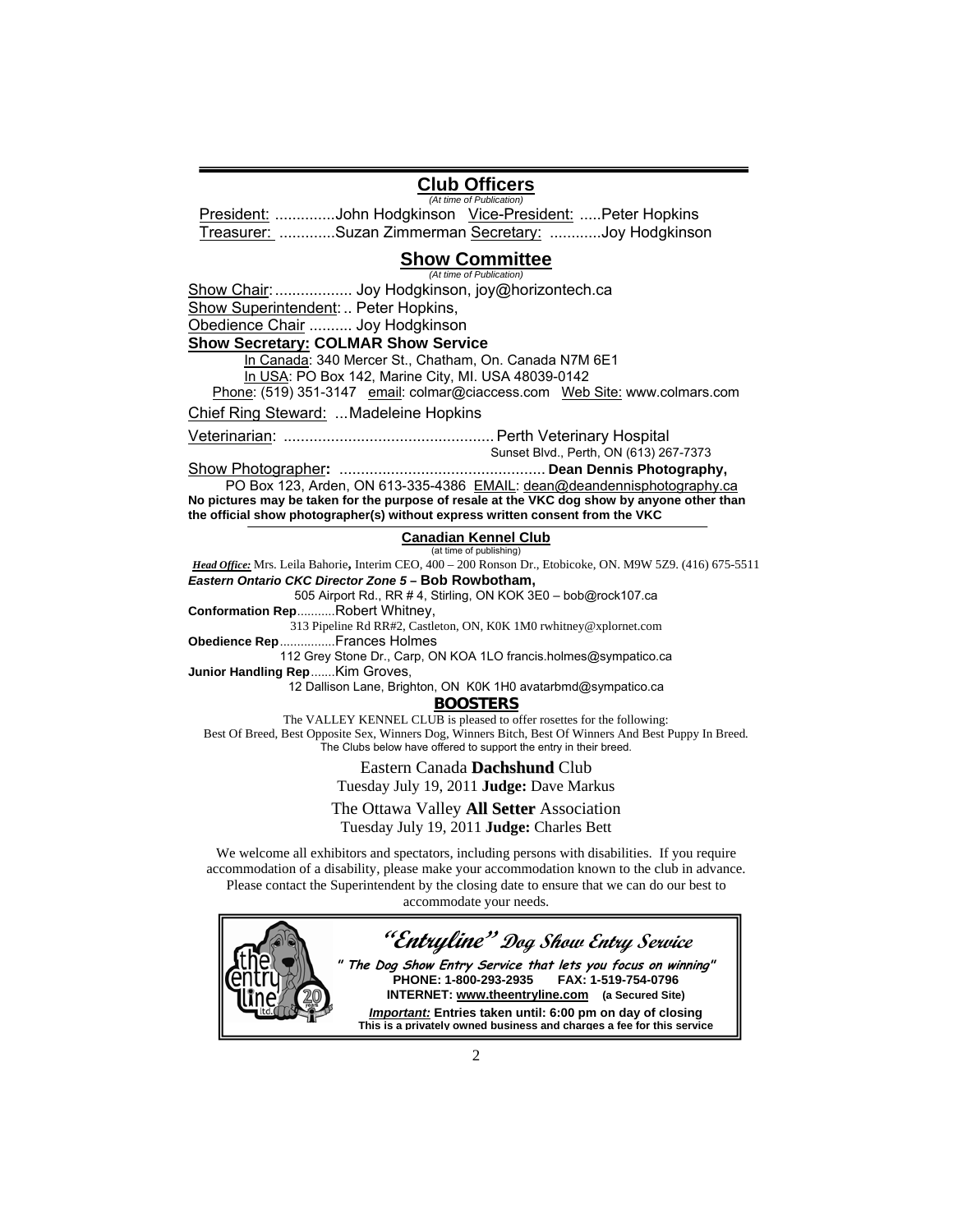## **Judging Panel**

|                     | <b>UWWWIIM LAILA</b>                                              |
|---------------------|-------------------------------------------------------------------|
| <b>CONFORMATION</b> |                                                                   |
|                     | William "Sandy". Gunn  1412 Yorks Corners Rd, Ottawa, ON, K0A 1V0 |
|                     |                                                                   |
|                     | Dave A. Markus PO Box 631, Niverville, MB, R0A 1E0                |
|                     |                                                                   |
|                     | Joan S. Colbourn 5481 Richmond Rd, Ottawa, ON, K2R                |

### *OBEDIENCE & RALLY*

| Deanna Abbott  144 Glen Castle Rd., Kingston, ON K7M4N6     |
|-------------------------------------------------------------|
| Michelle M. Armitage 17 Sturbridge Pvt., Ottawa, ON K1T 3J6 |
| Betty Ann Despard 24 Rue des Mangliers, Gatineau, QC J8Y6J7 |

## **Conformation Judging Assignments –**

*ALL GROUP JUDGING WILL FOLLOW THE COMPLETION OF BREED JUDGING FOR THAT GROUP* \*Denotes Group Judge

| Group                                    | Monday July 18, 2011                                                                                                     | Tuesday July 19, 2011 | Wednesday July 20, 2011                                                                                                                                                                                                                                           |
|------------------------------------------|--------------------------------------------------------------------------------------------------------------------------|-----------------------|-------------------------------------------------------------------------------------------------------------------------------------------------------------------------------------------------------------------------------------------------------------------|
| 1                                        | Setter (English, Gordon, Irish,<br>$&$ Irish R $&$ W)<br>Dave A. Markus *<br><b>Balance of Breeds</b><br>William D. Gunn | <b>Charles Bett *</b> | Joan Beech *                                                                                                                                                                                                                                                      |
| $\mathbf{2}$                             | <b>Charles Bett *</b>                                                                                                    | Dave A. Markus *      | Joan Beech *                                                                                                                                                                                                                                                      |
| 3                                        | Dave A. Markus *                                                                                                         | Joan Beech *          | <b>Charles Bett *</b>                                                                                                                                                                                                                                             |
| 4                                        | <b>Charles Bett *</b>                                                                                                    | Joan Beech *          | Dave A. Markus *                                                                                                                                                                                                                                                  |
| 5                                        | <b>Charles Bett *</b>                                                                                                    | Joan Beech *          | Affenpinscher, Am Eskimo Dog (Toy),<br>CKC Spaniel, Chihuahua (LC, SC),<br>Chinese Crested, Eng Toy Spaniel,<br>Griffon (Brussels), Havanese, Italian<br>Greyhound, Japanese Spaniel, Maltese<br>Joan S. Colbourn<br><b>Balance of Breeds</b><br>Dave A. Markus * |
| 6                                        | Dave A. Markus *                                                                                                         | <b>Charles Bett *</b> | Joan Beech *                                                                                                                                                                                                                                                      |
| 7                                        | William D. Gunn *                                                                                                        | Dave A. Markus *      | <b>Charles Bett *</b>                                                                                                                                                                                                                                             |
| <b>BIS</b><br><b>RBIS</b><br><b>BPIS</b> | Dave A. Markus                                                                                                           | <b>Charles Bett</b>   | <b>Joan Beech</b>                                                                                                                                                                                                                                                 |

#### **Obedience /Rally Judges are limited to a total 420 minutes of Total Judging per day per judge**

| <b>OBEDIENCE Judging Assignments (Limited Entry)</b> |                                                                |                                  |
|------------------------------------------------------|----------------------------------------------------------------|----------------------------------|
|                                                      | <b>Classes:</b> Pre-Novice, Novice A, & B, Open A & B, Utility |                                  |
| ∣ Obedience ∣                                        |                                                                | Monday July 18, 2011             |
| Trials                                               | Trial # 1 - Michelle M. Armitage                               | Trial # 2 - Michelle M. Armitage |

**Obedience /Rally Judges are limited to a total 420 minutes of Total Judging per day per judge** 

| <b>RALLY Judging Assignments (Limited Entry)</b><br><b>Classes:</b> Novice A & B, Advance A & B, Excellent A & B |                           |                               |
|------------------------------------------------------------------------------------------------------------------|---------------------------|-------------------------------|
|                                                                                                                  | Tuesday July 19, 2011     | Wednesday July 20, 2011       |
| Rally<br>Trials                                                                                                  | Trial # 1 - Deanna Abbott | Trial # 3 - Betty Ann Despard |
|                                                                                                                  | Trial # 2 - Deanna Abbott | Trial #4 - Betty Ann Despard  |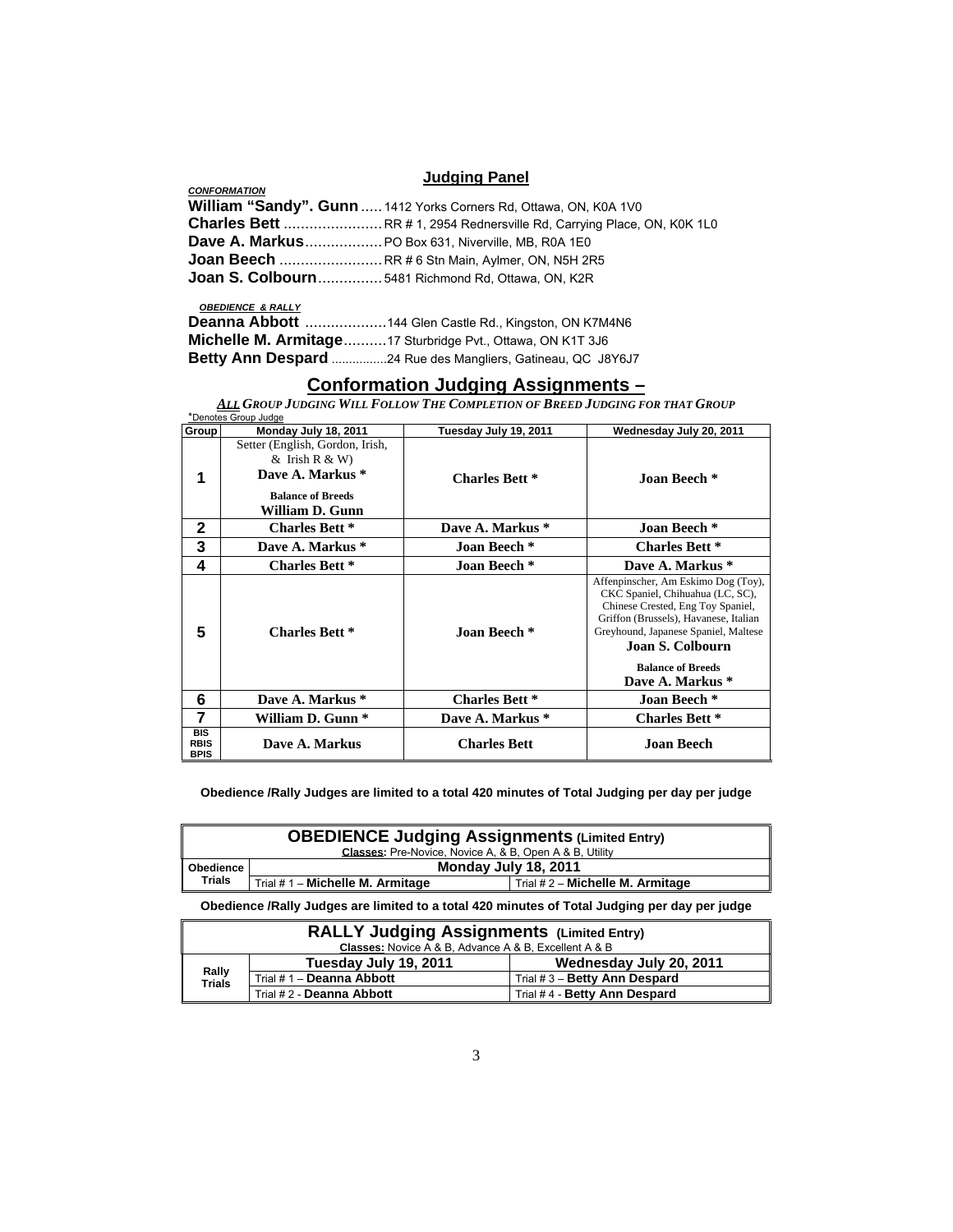| OFFICIAL CANADIAN KENNEL CLUB FORM                                                                                                                                                                                                                                                            |                                           |                                           | Armband #                                                                           |
|-----------------------------------------------------------------------------------------------------------------------------------------------------------------------------------------------------------------------------------------------------------------------------------------------|-------------------------------------------|-------------------------------------------|-------------------------------------------------------------------------------------|
| <b>CONFORMATION - VALLEY KENNEL CLUB</b>                                                                                                                                                                                                                                                      |                                           |                                           |                                                                                     |
| MONDAY JULY 18, 2011                                                                                                                                                                                                                                                                          | <b>QTUESDAY JULY 19, 2011</b>             |                                           |                                                                                     |
|                                                                                                                                                                                                                                                                                               | WEDNESDAY JULY 20, 2011                   |                                           |                                                                                     |
| RALLY<br>Dates                                                                                                                                                                                                                                                                                | <b>OBEDIENCE</b>                          |                                           | FEES                                                                                |
| Monday July 18/11   Trial 1 Trial 2 Entry Fee:: \$28.00 CDN / USD                                                                                                                                                                                                                             |                                           | Listing Fee: \$9.40 CDN / USD             |                                                                                     |
| □Trial 1 <b>□Trial 2</b> Tuesday July 19/11                                                                                                                                                                                                                                                   | --                                        |                                           | Other Fees: Exhibition - \$15.00 CDN/USD                                            |
| □Trial 3 <b>□Trial 4 Wednesday July 20/11</b>                                                                                                                                                                                                                                                 |                                           |                                           | Sweepstakes \$10.00                                                                 |
| <b>QCAMPING PRE - REGISTRATION- \$35.00</b> CDN OR USD FOR ANY PART OF THE SHOW                                                                                                                                                                                                               |                                           |                                           |                                                                                     |
| <b></b> TPre Paid and Pre Ordered Catalogue \$9.00 CDN / USD                                                                                                                                                                                                                                  |                                           |                                           | Entries Close: Friday July 8, 2011                                                  |
| Please Make ALL Cheques For Payable to Valley Kennel Club<br><b>Please Print or Type CLEARLY</b>                                                                                                                                                                                              |                                           | TOTAL FEES FOR THIS ENTRY: \$             |                                                                                     |
| Sweepstakes - All Breed (Monday) - $\Box$ Jr $(6 - 9 \text{ mth})$ $\Box$ Sr. $(9 - 12 \text{ mth})$ $\Box$ 12 - 18 mth                                                                                                                                                                       |                                           |                                           |                                                                                     |
| <b>CONFORMATION</b>                                                                                                                                                                                                                                                                           |                                           | <b>Obedience - All Breed</b>              |                                                                                     |
| $\Box$ Jr. Puppy (6 – 9 mth)<br>$\Box$ Open                                                                                                                                                                                                                                                   | <b>Q PRE - Novice</b>                     | □ Novice A                                | $\square$ Novice B                                                                  |
| $\Box$ Sr. Puppy (9 – 12 mth) $\Box$ Specials Only<br>$□$ 12 - 18 months                                                                                                                                                                                                                      | $\Box$ Open A                             | $\Box$ Open B                             | $\Box$ Utility<br><b>Obedience Jump Heights</b>                                     |
| □ Canadian Bred                                                                                                                                                                                                                                                                               |                                           | Height                                    | Width                                                                               |
| $\Box$ Bred By Exhibitor<br>□ Exhibition Only                                                                                                                                                                                                                                                 |                                           |                                           |                                                                                     |
|                                                                                                                                                                                                                                                                                               |                                           |                                           | All Breed Rally Jump Height □ 6" □ 8" □ 12" □ 16"                                   |
|                                                                                                                                                                                                                                                                                               | $\Box$ Novice A<br>$\Box$ Novice B        | Advanced A<br>Advanced B                  | $\Box$ Excellent A<br>$\Box$ Excellent B                                            |
| <b>BREED</b>                                                                                                                                                                                                                                                                                  |                                           |                                           | $Sex: \square$ Male or $\square$ Female                                             |
| <b>REGISTERED</b>                                                                                                                                                                                                                                                                             |                                           |                                           |                                                                                     |
| <b>NAME OF DOG</b>                                                                                                                                                                                                                                                                            |                                           |                                           |                                                                                     |
| Check One & Enter Number Here                                                                                                                                                                                                                                                                 | <b>Date Of Birth: Please Circle Month</b> |                                           | Is This A Puppy?                                                                    |
| $\Box$ CKC Reg #<br>$\Box$ CKC PEN #                                                                                                                                                                                                                                                          | Jan Feb Mar Apr May June                  |                                           | □ Yes or □ No                                                                       |
| $\square$ CKC ERN #                                                                                                                                                                                                                                                                           | July Aug Sept Oct Nov Dec                 |                                           | Place Of Birth?                                                                     |
| $\Box$ CKC Misc Cert.#                                                                                                                                                                                                                                                                        | Day                                       | Year ___                                  | $\Box$ Canada<br>□ Elsewhere                                                        |
| <b>QLISTED</b><br><b>BREEDER(S)</b>                                                                                                                                                                                                                                                           |                                           |                                           |                                                                                     |
| <b>SIRE</b>                                                                                                                                                                                                                                                                                   |                                           |                                           |                                                                                     |
| DAM                                                                                                                                                                                                                                                                                           |                                           |                                           |                                                                                     |
| <b>REGISTERED OWNER(S)</b>                                                                                                                                                                                                                                                                    |                                           |                                           |                                                                                     |
|                                                                                                                                                                                                                                                                                               |                                           |                                           |                                                                                     |
| <b>OWNER'S ADDRESS</b>                                                                                                                                                                                                                                                                        |                                           |                                           |                                                                                     |
| <b>PROV/STATE</b><br>CITY                                                                                                                                                                                                                                                                     |                                           | <b>POSTAL CODE/ZIP</b>                    |                                                                                     |
| NAME OF OWNERS AGENT (IF ANY) AT THE SHOW                                                                                                                                                                                                                                                     |                                           |                                           |                                                                                     |
| <b>AGENT'S ADDRESS</b>                                                                                                                                                                                                                                                                        |                                           |                                           |                                                                                     |
| <b>PROV/STATE</b><br>CITY<br>Mail ID to:                                                                                                                                                                                                                                                      |                                           | <b>POSTAL CODE/ZIP</b><br>Or $\Box$ AGENT |                                                                                     |
| I certify that I am the registered Owner(s) of the dog or that I am the authorized agent of the Owner(s) whose name(s) I have entered above                                                                                                                                                   | $\square$ OWNER                           |                                           |                                                                                     |
| and accept full responsibility for all statements made in this entry. In Consideration of the acceptance of this entry, I (we) agree to be bound<br>by the rules and regulations of the Canadian Kennel Club and any additional rules and regulations appearing in the premium list. Also, by |                                           |                                           |                                                                                     |
| signing this form I certify that I will not hold the Show giving Club, it's members, Directors, Employees, or Agents, liable in the event of any                                                                                                                                              |                                           |                                           |                                                                                     |
| accident or misfortune however caused.                                                                                                                                                                                                                                                        |                                           |                                           |                                                                                     |
| Signature of Agent or Owner                                                                                                                                                                                                                                                                   | Phone Number                              |                                           |                                                                                     |
| a 15% + GST, charge applies on all Credit Card Charges                                                                                                                                                                                                                                        |                                           |                                           | Email address                                                                       |
| <b>Q</b> AMEX<br>VISA □<br>MasterCard<br>o                                                                                                                                                                                                                                                    | <b>Expiry Date:</b>                       | Month $\geq$                              | Year $\triangleright$                                                               |
| <b>Card Number:</b>                                                                                                                                                                                                                                                                           |                                           |                                           |                                                                                     |
| Name of Card Holder:                                                                                                                                                                                                                                                                          |                                           |                                           |                                                                                     |
| Fax #                                                                                                                                                                                                                                                                                         |                                           |                                           | Mail To: COLMAR Show Service, In Canada: 340 Mercer St, Chatham, ON. Canada N7M 6E1 |
| Web Site: www.colmars.com<br>519-351-3223                                                                                                                                                                                                                                                     |                                           |                                           | In USA: PO Box 142, Marine City, MI. USA 48039-0142                                 |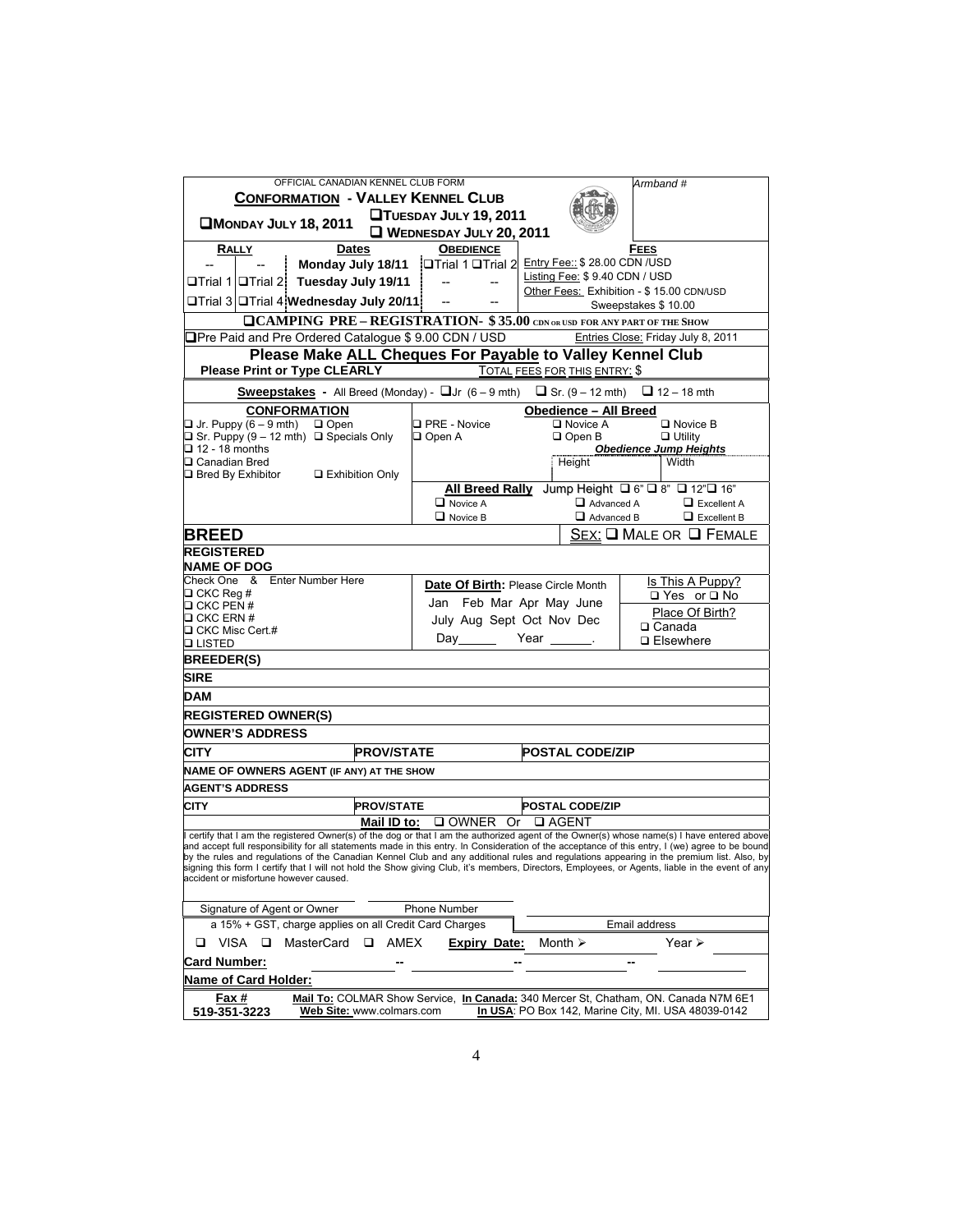# **ALL BREED SWEEPSTAKES MONDAY JULY 18, 2011 - Noon (or as close as possible) JUDGES & ASSIGNMENTS**

**JUDGES**

**GROUP 2 & 4 - BEST JUNIOR** 

**TBA**

**GROUP 1 & 3 - BEST SENIOR & BEST IN SWEEPSTAKES SHARON LUCKHART**

**GROUP 5 & 6 - BEST OPEN** 

**TBA**

**GROUP 7** 

**TBA**

- Dogs **must be** entered in a Regular Class of the All Breed Show in order to enter the Sweepstakes Classes will be divided:  $\frac{\text{Junior}}{}$  – 6 mths up to & under 9 mos.
- Senior 9 mths up to  $\overline{\&}$  under 12 mos. Open 12 mths. Up to  $\&$  under 18 mths.
- All junior dogs (both sexes) will compete at one time in their respective groups with a first, second, third and fourth placement. All senior dogs (both sexes) and all open dogs (both sexes) will each compete in like manner with same placements
- All junior finalists will compete for Best Junior in Sweeps
- All senior finalists will compete for Best Senior in Sweeps
- All open finalists will compete for Best Open In Sweeps
- Best Junior, Senior & Open will compete for Best In Sweepstakes
- A rosette will be awarded for Best Junior, Senior, Open and Best in Sweeps
- Prize money will be awarded to the finalists as follows:

50 % of the entry fees collected in each age class & Rosette will be awarded to the Best in each of the Age classes. 25 % of the total entry fees collected & Rosette will be awarded to Best In Sweepstakes and 25% of the entry fees collected will be held for administrative purposes

**Note**: Sweepstakes will be held at 12:00 pm. on Monday July 20, 2009 No other conformation judging will occur during sweepstakes judging until 1:30 pm, or earlier or later as deemed necessary

# **Remember……….**

You can find Fully Marked Results Catalogues, (Includes Conformation, Obedience, Specialties, Junior Handling and Top Dog Points) For all COLMAR Show Service Show's for Three years after each show,

online at www.colmars,com

(Will be online within 24 to 72 hours after the last day of the show OR SOONER)

- **CKC Conformation Rules & Regulations 12.2.2 - PUPPIES 3-6 Months** (January 1, 2007)

a) Dogs 3 months of age and under 6 months of age on the day of the show may be entered in Exhibition Only, providing that the owner of the puppies has also entered a dog in one of the regular official classes.

b) Puppies in this category may not compete in any official, unofficial or non-regular classes including parades.

"No Exhibitor may Enter more than two (2) 3 – 6 Month Puppies" **COLMAR Note**: Listing Fees do not apply & need not be paid for "Exhibition Only" entries

## **Junior Handling CONFORMATION**

**Wednesday July 20, 2011 -** Judge: TBA - Time – Noon (or as close as possible)

All Juniors must register with the Show Secretary no later than 1 hour prior to posted judging time. Best Overall Junior – Rosette & 1<sup>st</sup> thru 4<sup>th</sup> in each competitive class – Ribbon Best Overall Junior – Rosette & 1<sup>st</sup> thru 4<sup>th</sup> in each competitive class – Ribbon All other entries receive a participant ribbon All Pee Wee handlers will receive a prize

5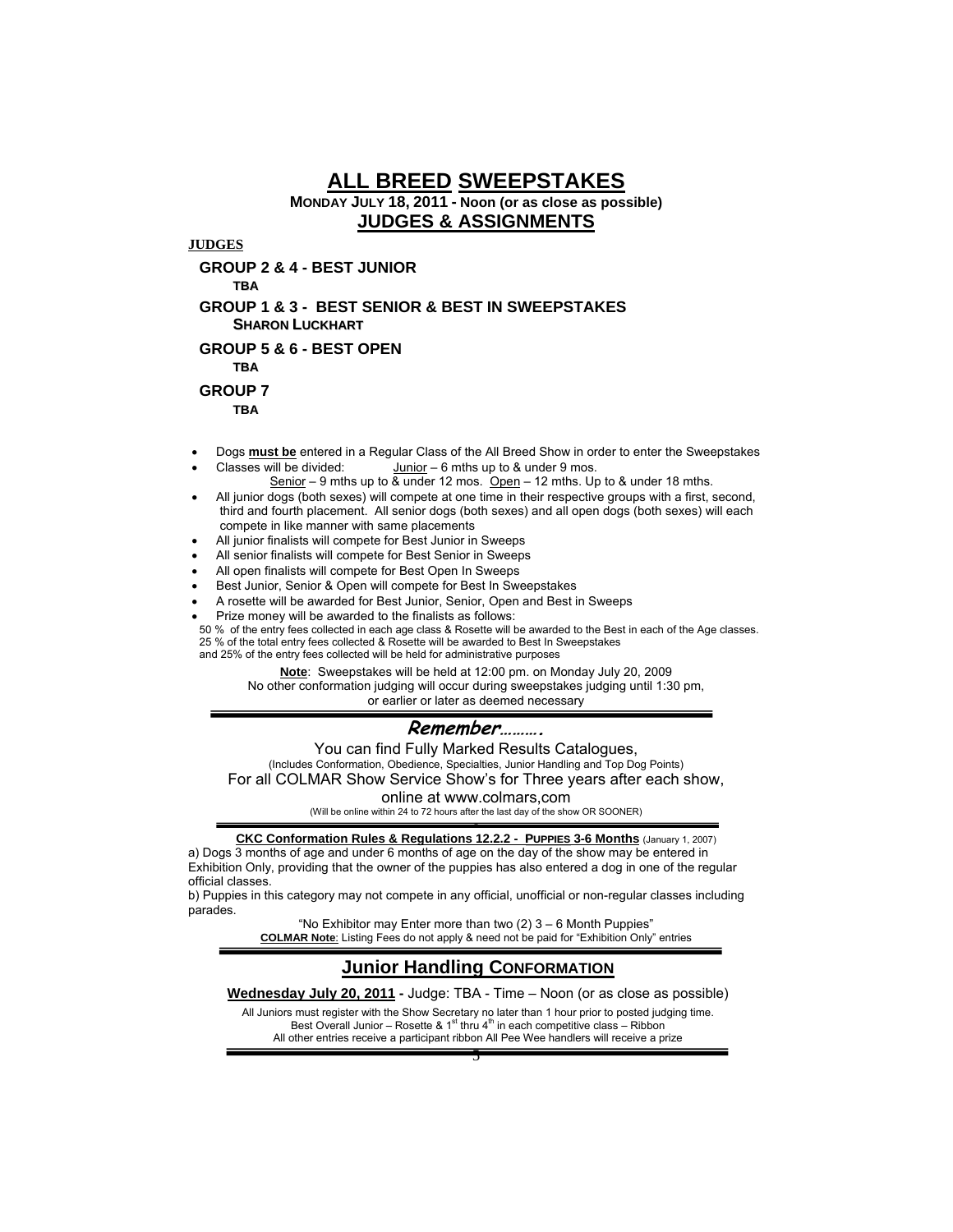### **ENTRY INFORMATION**

*\*\*\* All fees include GST \*\*\****\*\*** 

Listing fees are applicable for all dogs entered in the shows

that do not have an individual CKC Registration Number, or an ERN number

Tendering of an NSF Cheque in payment of entry fees shall be considered non-payment of fees (8.8.2) **A service charge of \$35.00 CDN OR US FUNDS will be applied to all NSF cheques \*\***

To comply with instructions issued by the Canadian Kennel Club we will be unable to accept, cancel, alter, or substitute an entry reaching our Show Secretary after the closing date.

#### **VISA - MasterCard & American Express Entries**

You may charge your Entries to your Visa/MasterCard/AMEX. Include the card number, expiry date, and name on the card, on the entry form, or a separate piece of paper. A NON - REFUNDABLE administration fee of 15% will be charged, plus GST on the Admin Charge.

*All Credit Card Charges Will Be Made in Canadian Funds.*

*ANY REFUNDS WILL BE MADE IN CANADIAN FUNDS FROM THE SHOW GIVING CLUB.* 

#### **Fax Entries**

**You may also fax your entry directly to us at 519-351-3223 for a NON - REFUNDABLE fee of: 15% in advance of the closing date, plus GST on the Administration Charge.**

**Catalogues**

Catalogues are available on a pre-order basis. A limited number of catalogues will be available at the show for \$ 10.00 CDN or USD

## **PLEASE! STOOP AND SCOOP AT ALL TIMES REGARDLESS OF THE LOCATION.**

# **Make ALL Cheques payable to:** *Valley Kennel Club*

and **MAILED TO**: **COLMAR** Show Service

\*\*\*All Fees Include GST

IN Canada: 340 Mercer St., Chatham, On. Canada N7M 6E1 In USA: PO Box 142, Marine City MI. USA 48039-0142 **With the uncertainty and unreliability of the postal system and email,** 

**it is advised to send your entry - via priority post, registered mail, or Entryline.** 

**It is your responsibility to verify receipt of any electronic entries or email correspondence.** 

**We cannot be held responsible for mail lost in transit or misdirected electronically or physically.** 

#### **ERN (Event Registration Number)**

Effective as of January 01, 1992, all dogs that are foreign born and foreign owned and enter Canada for the sole purpose of entering CKC events will no longer require a CKC Registration Number, BUT, will require an ERN (Event Registration Number). The ERN *MUST* be applied for within 30 days of the first day of entering a CKC event. For further information. Contact: The Canadian Kennel Club,

Voice (416) 675-5511 or fax (416) 798-9671, - 9:00 am to 5:00 pm

*\*\*Dogs may be entered as listed until an ERN or registration number is issued.* 

## **Attention Foreign Exhibitors**

**The following statement only appears as it is required by the rules of CKC to be included. Please remember that this club does accept your US funds, cheques, and money orders. Please see fee schedule for the correct US Dollar amounts for your entry.** 

*"Please note that fees are due and payable in Canadian dollars. Due to consistently fluctuating currency rates, discounted cheques will not be accepted. Personal cheques will be accepted, however, they are to be payable in Canadian funds. If you send a cheque in US funds, it must be made out for the full amount of the entry and no exchange will be refunded to the exhibitor. Please do not mark cheques "Payable in Canadian Funds" or "At Par". They will not be cleared by the banks. To simplify the process, we urge that you purchase bank drafts or money orders payable in Canadian funds. Your understanding and cooperation is appreciated. Thank You. "*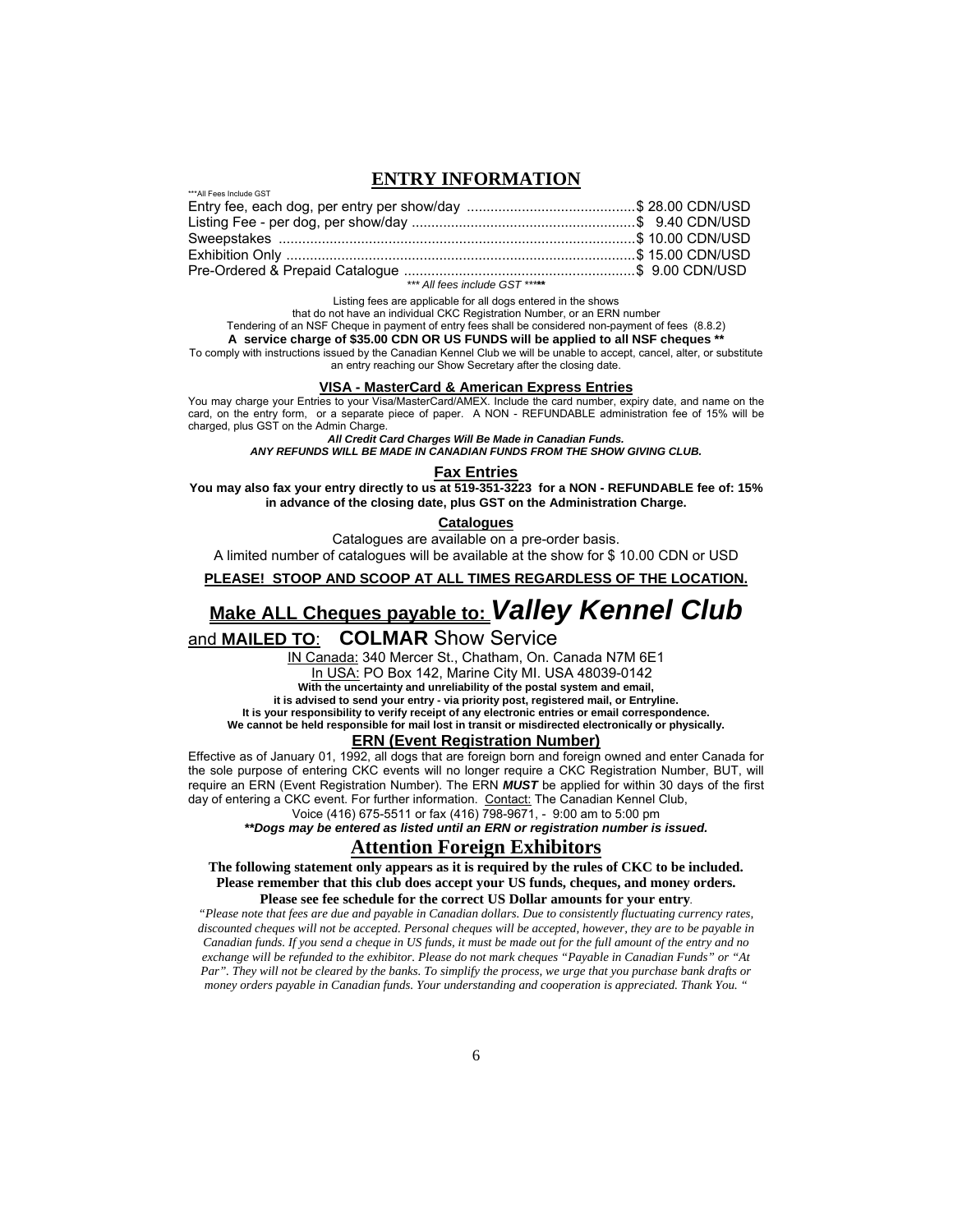| OFFICIAL CANADIAN KENNEL CLUB FORM                                                                                                                                                                                                                                                                                                                                                                                                                                                          |                                    |                                     | Armband #                                                                           |
|---------------------------------------------------------------------------------------------------------------------------------------------------------------------------------------------------------------------------------------------------------------------------------------------------------------------------------------------------------------------------------------------------------------------------------------------------------------------------------------------|------------------------------------|-------------------------------------|-------------------------------------------------------------------------------------|
| <b>CONFORMATION - VALLEY KENNEL CLUB</b><br><b>TUESDAY JULY 19, 2011</b>                                                                                                                                                                                                                                                                                                                                                                                                                    |                                    |                                     |                                                                                     |
| <b>CMONDAY JULY 18, 2011</b>                                                                                                                                                                                                                                                                                                                                                                                                                                                                | WEDNESDAY JULY 20, 2011            |                                     |                                                                                     |
| RALLY<br>Dates                                                                                                                                                                                                                                                                                                                                                                                                                                                                              | <b>OBEDIENCE</b>                   |                                     | FEES                                                                                |
| Monday July 18/11   Trial 1 Trial 2 Entry Fee:: \$28.00 CDN / USD                                                                                                                                                                                                                                                                                                                                                                                                                           |                                    |                                     |                                                                                     |
| Tuesday July 19/11<br>$\Box$ Trial 1 $\Box$ Trial 2                                                                                                                                                                                                                                                                                                                                                                                                                                         | $\overline{\phantom{a}}$           | Listing Fee: \$9.40 CDN / USD       |                                                                                     |
| □Trial 3 □Trial 4 Wednesday July 20/11                                                                                                                                                                                                                                                                                                                                                                                                                                                      |                                    |                                     | Other Fees: Exhibition - \$15.00 CDN/USD                                            |
|                                                                                                                                                                                                                                                                                                                                                                                                                                                                                             |                                    |                                     | Sweepstakes \$10.00                                                                 |
| <b>QCAMPING PRE-REGISTRATION- \$35.00</b> CDN OR USD FOR ANY PART OF THE SHOW                                                                                                                                                                                                                                                                                                                                                                                                               |                                    |                                     | Entries Close: Friday July 8, 2011                                                  |
| <b></b> Pre Paid and Pre Ordered Catalogue \$ 9.00 CDN / USD<br>Please Make ALL Cheques For Payable to Valley Kennel Club                                                                                                                                                                                                                                                                                                                                                                   |                                    |                                     |                                                                                     |
| <b>Please Print or Type CLEARLY</b>                                                                                                                                                                                                                                                                                                                                                                                                                                                         |                                    | TOTAL FEES FOR THIS ENTRY: \$       |                                                                                     |
| <b>Sweepstakes -</b> All Breed (Monday) - $\Box$ or $(6-9$ mth) $\Box$ Sr. $(9-12$ mth) $\Box$ 12 - 18 mth                                                                                                                                                                                                                                                                                                                                                                                  |                                    |                                     |                                                                                     |
| <b>CONFORMATION</b><br>$\Box$ Jr. Puppy (6 – 9 mth) $\Box$ Open                                                                                                                                                                                                                                                                                                                                                                                                                             | □ PRE - Novice                     | Obedience - All Breed<br>□ Novice A | $\square$ Novice B                                                                  |
| $\Box$ Sr. Puppy (9 – 12 mth) $\Box$ Specials Only                                                                                                                                                                                                                                                                                                                                                                                                                                          | $\Box$ Open A                      | $\Box$ Open B                       | $\Box$ Utility                                                                      |
| $\Box$ 12 - 18 months                                                                                                                                                                                                                                                                                                                                                                                                                                                                       |                                    |                                     | <b>Obedience Jump Heights</b>                                                       |
| □ Canadian Bred<br>□ Exhibition Only<br>$\Box$ Bred By Exhibitor                                                                                                                                                                                                                                                                                                                                                                                                                            |                                    | Height                              | Width                                                                               |
|                                                                                                                                                                                                                                                                                                                                                                                                                                                                                             |                                    |                                     | All Breed Rally Jump Height □ 6" □ 8" □ 12" □ 16"                                   |
|                                                                                                                                                                                                                                                                                                                                                                                                                                                                                             | $\Box$ Novice A                    | $\Box$ Advanced A                   | $\Box$ Excellent A                                                                  |
|                                                                                                                                                                                                                                                                                                                                                                                                                                                                                             | $\Box$ Novice B                    | Advanced B                          | $\Box$ Excellent B                                                                  |
| <b>BREED</b>                                                                                                                                                                                                                                                                                                                                                                                                                                                                                |                                    |                                     | $Sex$ : $\square$ Male or $\square$ Female                                          |
| <b>REGISTERED</b><br><b>NAME OF DOG</b>                                                                                                                                                                                                                                                                                                                                                                                                                                                     |                                    |                                     |                                                                                     |
| Check One &<br><b>Enter Number Here</b>                                                                                                                                                                                                                                                                                                                                                                                                                                                     | Date Of Birth: Please Circle Month |                                     | Is This A Puppy?                                                                    |
| $\Box$ CKC Reg #<br>$\Box$ CKC PEN #                                                                                                                                                                                                                                                                                                                                                                                                                                                        | Jan Feb Mar Apr May June           |                                     | □ Yes or □ No                                                                       |
| $\Box$ CKC ERN #                                                                                                                                                                                                                                                                                                                                                                                                                                                                            | July Aug Sept Oct Nov Dec          |                                     | Place Of Birth?                                                                     |
| $\Box$ CKC Misc Cert.#                                                                                                                                                                                                                                                                                                                                                                                                                                                                      | Day                                | Year _____                          | $\Box$ Canada<br>□ Elsewhere                                                        |
| <b>QLISTED</b>                                                                                                                                                                                                                                                                                                                                                                                                                                                                              |                                    |                                     |                                                                                     |
| <b>BREEDER(S)</b>                                                                                                                                                                                                                                                                                                                                                                                                                                                                           |                                    |                                     |                                                                                     |
| <b>SIRE</b>                                                                                                                                                                                                                                                                                                                                                                                                                                                                                 |                                    |                                     |                                                                                     |
| DAM                                                                                                                                                                                                                                                                                                                                                                                                                                                                                         |                                    |                                     |                                                                                     |
| <b>REGISTERED OWNER(S)</b>                                                                                                                                                                                                                                                                                                                                                                                                                                                                  |                                    |                                     |                                                                                     |
| <b>OWNER'S ADDRESS</b>                                                                                                                                                                                                                                                                                                                                                                                                                                                                      |                                    |                                     |                                                                                     |
| <b>CITY</b><br><b>PROV/STATE</b>                                                                                                                                                                                                                                                                                                                                                                                                                                                            |                                    | <b>POSTAL CODE/ZIP</b>              |                                                                                     |
| NAME OF OWNERS AGENT (IF ANY) AT THE SHOW                                                                                                                                                                                                                                                                                                                                                                                                                                                   |                                    |                                     |                                                                                     |
| <b>AGENT'S ADDRESS</b>                                                                                                                                                                                                                                                                                                                                                                                                                                                                      |                                    |                                     |                                                                                     |
| <b>PROV/STATE</b><br><b>CITY</b>                                                                                                                                                                                                                                                                                                                                                                                                                                                            |                                    | <b>POSTAL CODE/ZIP</b>              |                                                                                     |
| Mail ID to:<br>I certify that I am the registered Owner(s) of the dog or that I am the authorized agent of the Owner(s) whose name(s) I have entered above                                                                                                                                                                                                                                                                                                                                  | □ OWNER Or                         | <b>□ AGENT</b>                      |                                                                                     |
| and accept full responsibility for all statements made in this entry. In Consideration of the acceptance of this entry, I (we) agree to be bound<br>by the rules and regulations of the Canadian Kennel Club and any additional rules and regulations appearing in the premium list. Also, by<br>signing this form I certify that I will not hold the Show giving Club, it's members, Directors, Employees, or Agents, liable in the event of any<br>accident or misfortune however caused. |                                    |                                     |                                                                                     |
| Signature of Agent or Owner                                                                                                                                                                                                                                                                                                                                                                                                                                                                 | Phone Number                       |                                     |                                                                                     |
| a 15% + GST, charge applies on all Credit Card Charges                                                                                                                                                                                                                                                                                                                                                                                                                                      |                                    |                                     | Email address                                                                       |
| VISA □<br>MasterCard<br>$\Box$ AMEX<br>o                                                                                                                                                                                                                                                                                                                                                                                                                                                    | <b>Expiry Date:</b>                | Month $\geq$                        | Year $\triangleright$                                                               |
| Card Number:                                                                                                                                                                                                                                                                                                                                                                                                                                                                                |                                    |                                     |                                                                                     |
| Name of Card Holder:                                                                                                                                                                                                                                                                                                                                                                                                                                                                        |                                    |                                     |                                                                                     |
| Fax #                                                                                                                                                                                                                                                                                                                                                                                                                                                                                       |                                    |                                     | Mail To: COLMAR Show Service, In Canada: 340 Mercer St, Chatham, ON. Canada N7M 6E1 |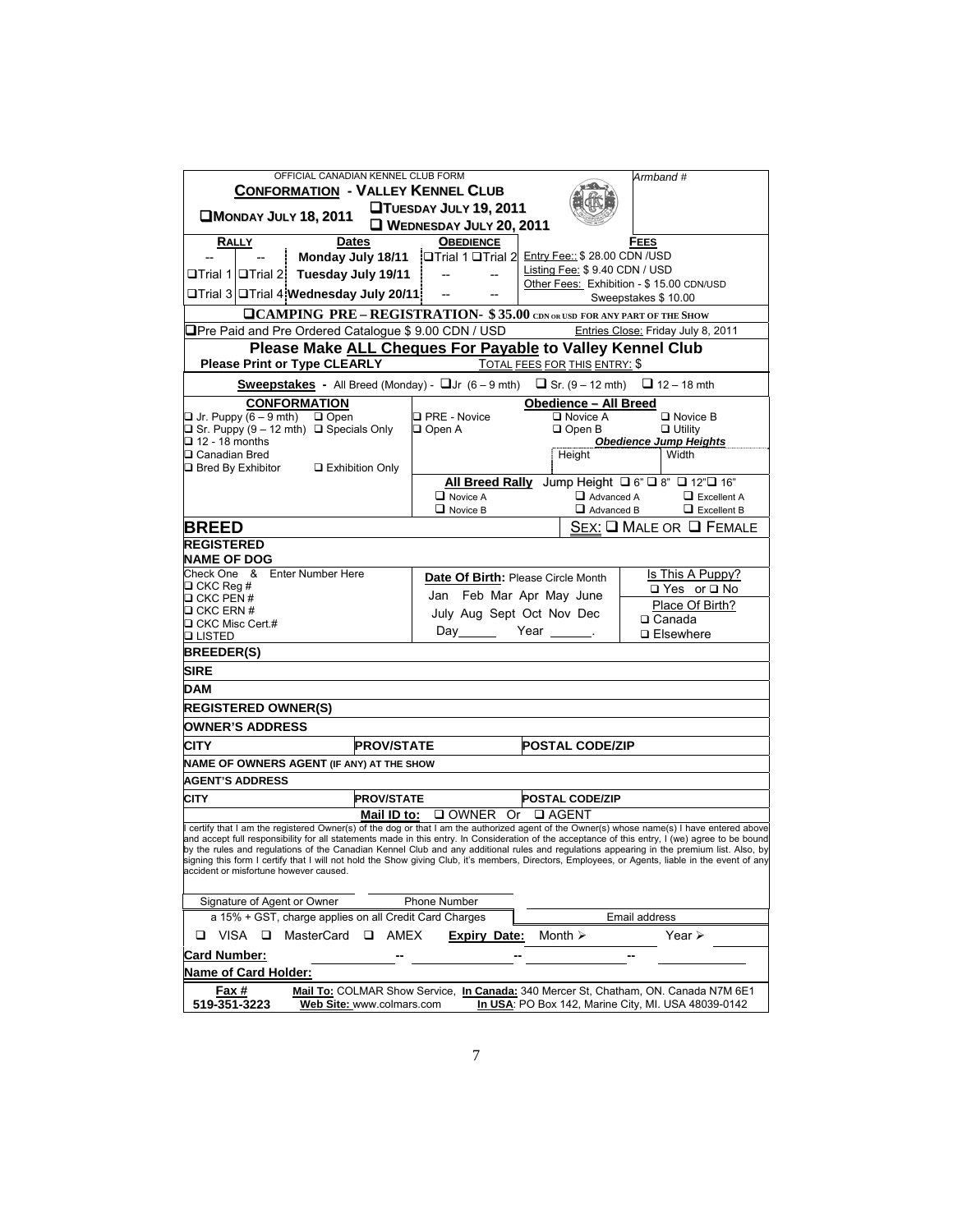#### **Champions and Championship Points**

*Chapter 15.1.1* A dog awarded WINNERS at a championship show held under these dog Show Rules shall be credited with a number of championship points (ranging from 0 to 5) and the determination of the number of championship points to be credited to a dog awarded WINNERS shall be as provided hereunder.

*15.1.2* The schedule to be employed in the determination of the number of points to be allocated a dog awarded Winners shall be:

| Competing*<br>Joas                                    |  |      |   | 6 to 9 I | 10 to 12   13 or more |
|-------------------------------------------------------|--|------|---|----------|-----------------------|
| *includes the dog awarded WINNERS<br>Points Allocated |  |      | - |          |                       |
| _ _ _ _ _<br>.                                        |  | ---- |   |          | $-$                   |

In counting the number of eligible dogs in competition, a dog that is disqualified, dismissed, excused or ordered from the ring by the judge shall be included in the calculation for championship points.

**Note:** To determine the number of championship points earned by a dog awarded WINNERS, total all the dogs in competition which the dog defeated, directly or indirectly, for, the highest of the following official breed awards, Winners, Best of Winners, Best of Breed, or Best of Opposite Sex, then consult the schedule set forth above. *Section 15.1.8, …* a dog awarded WINNERS which also places in the regular group competition shall be credited with

the following additional points, provided that a dog was defeated at the group level.

| Number of breeds competing at Group level Dog Placed First Dog Placed Second Dog Placed Third Dog Placed Fourth |  |  |
|-----------------------------------------------------------------------------------------------------------------|--|--|
| 13 or more                                                                                                      |  |  |
| 10 to 12                                                                                                        |  |  |
| 6 to 9                                                                                                          |  |  |
|                                                                                                                 |  |  |
|                                                                                                                 |  |  |
|                                                                                                                 |  |  |
|                                                                                                                 |  |  |
|                                                                                                                 |  |  |

*Section 15.1.9,* A dog may not be credited with more than five (5) championship points in a single show.

*Section 15.1.11,* A dog awarded WINNERS which also places Best in Show at an all-breed Championship Show shall be credited with five (5) championship points inclusive of any points earned at breed or group level.

#### **Moving a Class Dog to Specials**

*Chapter 8, Section 8.9.1,* A dog which is individually registered in the records of the Canadian Kennel Club, and has completed the requirements for a championship in accordance with these rules but at the time of the closing of entries for a show has not received confirmation of the title, may be transferred from one of the regular classes to "Specials Only", providing the transfer is submitted to the Show Secretary in WRITING by the owner or handler at least one (1) hour prior to the opening of the show.

*Section 8.9.3,* When one or more all-breed and/or specialty shows are held on the same day, in the same venue, the request for moving of class dogs to specials must be made prior to the scheduled opening of the first show. Every day of a 2 or more day show is a separate show. Please note that this rule is effective up to one (1) hour prior to the opening of the show. NOT one hour prior to the judging of the breed.

#### **General Information**

- **All entry confirmations and Judging Schedules will be mailed as soon after entries close as possible. A Judging Schedule will be posted on our website: www.colmars.com**
- It is **YOUR RESPONSIBILITY TO VERIFY** the receipt of any electronic entries prior to the advertised closing date. A valid means of payment must accompany all entries.
- All exhibitors should review Section 4.1 Judges General, sub sections 4.1.3, 4.1.6, & 4.1.7 of the CKC Conformation Rules & Regulations
- Exhibitors must abide by errors made in entering their dogs regardless of how or by whom the entry was made. Every effort will be made to find duplicate entries, but if entry has been processed and appears in the official catalogue, **NO REFUND** will be made. *Refunds will not be given for anyone double entering the same dog*.
- COLMAR Show Service will only collect and utilize data and information that you provide us, and only for the purposes of the service we provide, exhibitors entering a CKC (Canadian Kennel Club) event, and the subsequent documents generated for this event, and required by the CKC. The type and accuracy of the information is solely contingent upon what you voluntarily provide us with. We will not use or disclose personal information for the purposes other than those for which it was collected, except with consent or as required by law. Personal information will not be retained longer than needed for the specified purposes.
- It is the **exhibitor's responsibility** to have the dog in the ring when the dog's class is called to be judged.
- The Valley Kennel Club its officers & associates will use due care & diligence for the welfare of dogs and exhibitors, but will not be responsible for, or assume any liability in the event of an accident, or misfortune, to either dogs, exhibitors, or patrons. If because of riots, civil disturbances, or other acts beyond the control of the management, and it is impossible to open or complete the show, no refund of entry fees will be made
- **The Show Superintendent** will be in complete charge of the show and/or trial, which will be governed by the rules of the Canadian Kennel Club (CKC).
- **SHOW PRECINCTS** 30 feet from & including All areas set out for rings, shelters, buildings, or facilities set out for show officials and all designated grooming areas.
- **Bitches, when in season**, are not permitted to compete in the Trial, however, entry fees will be refunded, providing a veterinarian's certificate stating that the bitch was in season within the 10 day period preceding the trial, is submitted to the Trial Secretary, on or before the date of the trial.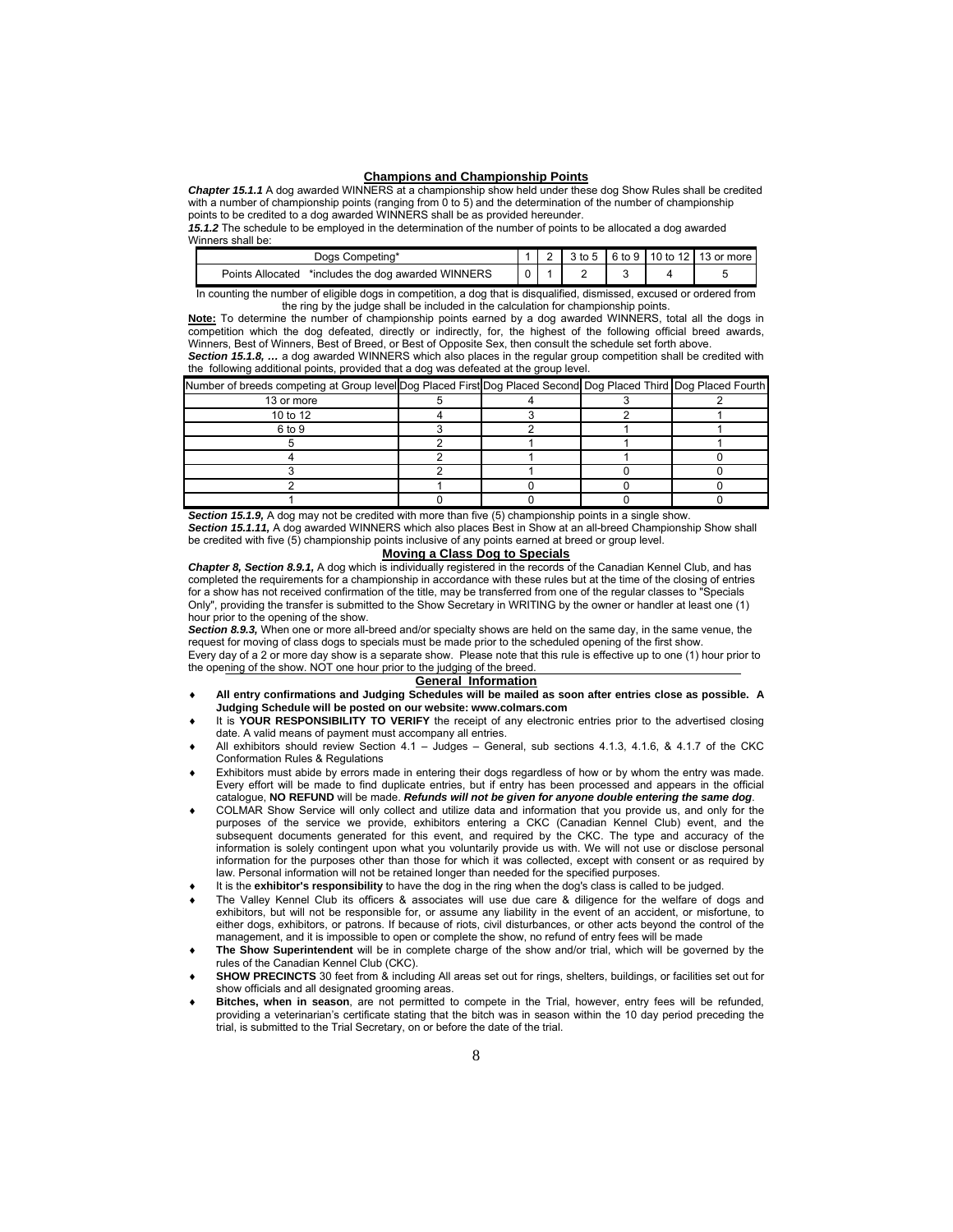#### **MOVING UP – OBEDIENCE** CKC RULES AND REGULATIONS (EFFECTIVE JANUA

6.8.1 A dog that is registered in the records of the CKC or has a PEN, and ERN, or a MCN and has fulfilled the requirements for a title in accordance with these rules but at the time of the closing of entries for the trial has not received confirmation of the title may be moved to the next level of competition providing the request is submitted to the trial secretary on the appropriate move-up form by the owner or handler a minimum of one hour before the opening of the first trial on that day, schedule permitting.

6.8.2 When one or more trials are held on the same day in the same venue, the request for moving the dog up must be made a minimum of one hour prior to the scheduled start of the trial for which the dog is being moved up to, schedule permitting. The Trial Secretary shall amend the judge's book and the marked catalogue, which is to be sent to the CKC with the requests attached to the appropriate entry forms.

#### **CLASSES – OBEDIENCE**

The following Official CKC Classes will be provided: **Regular Classes:** Novice "A", "B", Open "A" & "B", & Utility **Transition Classes**: Pre Novice, **Non-Regular** Exhibition Only

#### **Regular Classes**

**Novice "A" and Open "A":** One dog only may be entered in these classes by any one exhibitor, and every dog must be exhibited by the owner, or a member of the owner's immediate family. No licensed handler, no trainer, nor any person who previously exhibited a dog through it's U.D. title anywhere, shall be allowed to compete in the "A" Class.

A dog which has won a comparable degree in any foreign country is not eligible for entry in the "A" Class but may enter the "B" Class.

**Novice "B" and Open "B":** If an exhibitor enters more than one dog, each dog must have a separate handler for the sit and down exercise.

**Utility Class -** The obedience Utility Class shall be for dogs of any recognized or listed breed and of either sex which shall have earned the title of C.D.X. (Companion Dog Excellent) in Canada. Dogs in this class may be handled or exhibited by the owner or any other person. However, the same person must handle the dog in all exercises.

#### **Transition Classes**

**Pre-Novice** (Transition Class) **-** The Pre-Novice class shall be for dogs of any recognized or listed breed and of either sex which have not earned the title of P.C.D. (Pre-Companion Dog) in Canada

## **MOVING UP – OBEDIENCE**

CKC RULES AND REGULATIONS (EFFECTIVE JANUARY 01, 2007) 6.7.1 A dog that is registered in the records of the CKC or has a PEN, an ERN, or a MCN and has fulfilled the requirements for a title in accordance with these rules, may be moved to the next level of competition. The transfer must be submitted to the trial secretary on the appropriate move-up form by the owner or handler one hour before the opening of the first trial on that day, schedule permitting.

### *Trophy List*

**All three days, trophies will be offered for the following**: **Best In Show, Reserve Best In Show , Best Puppy In Show** Rosettes &/or Suitable trophy Best In Each Group; Best Puppy In Each Group **Highest Qualifying Score in each Obedience Trial Rosettes will be awarded for H.I.T, First to Fourth in each Obedience class & Rally- High In Class, Second to Fourth in each RALLY class**

A special trophy will be awarded to the dog earning the highest total points for four classes, one qualifying score to count in each trial .

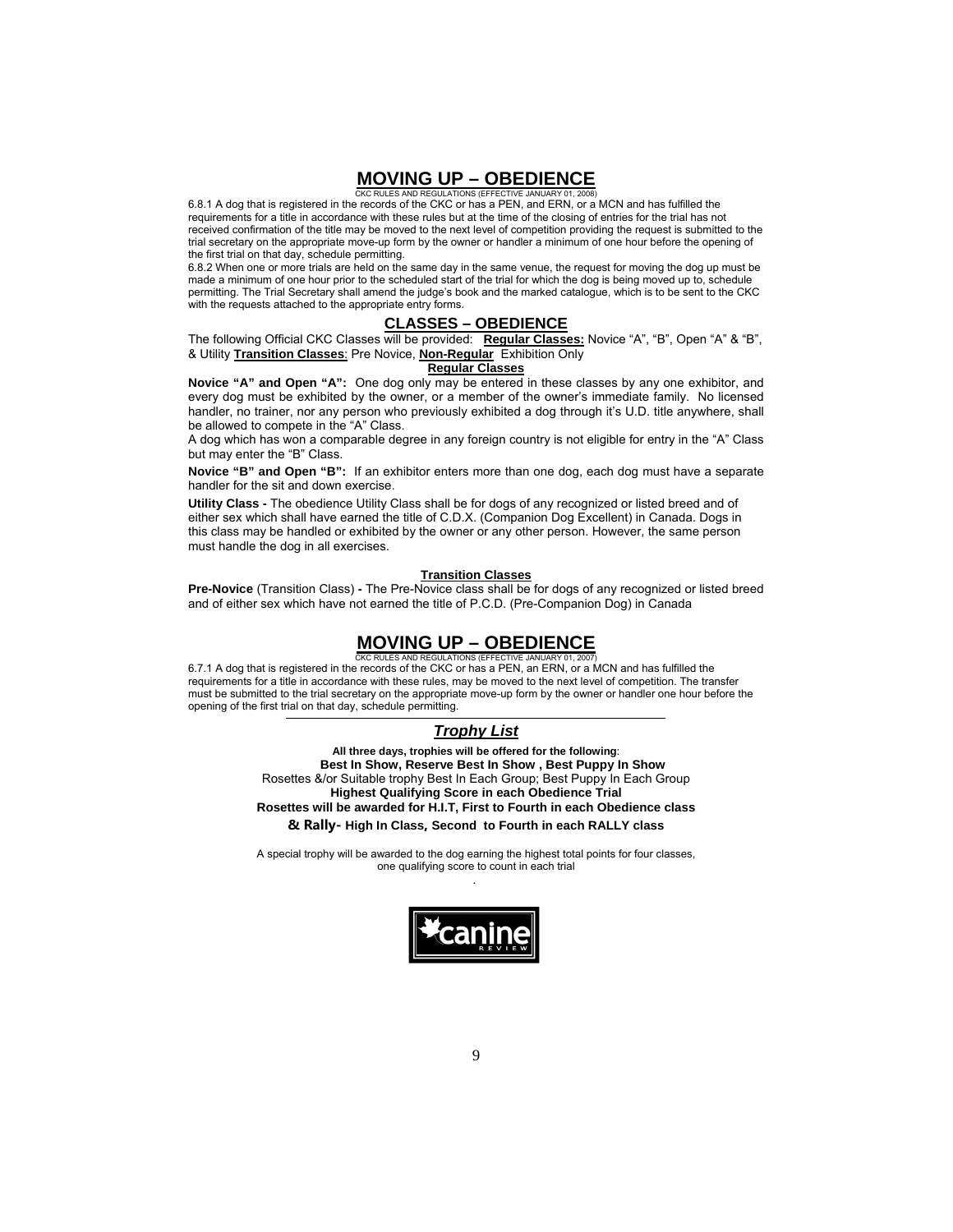| OFFICIAL CANADIAN KENNEL CLUB FORM                                                                                                                                                                                                                                                            |                                    |                               | Armband#                                                                                                                                   |
|-----------------------------------------------------------------------------------------------------------------------------------------------------------------------------------------------------------------------------------------------------------------------------------------------|------------------------------------|-------------------------------|--------------------------------------------------------------------------------------------------------------------------------------------|
| <b>CONFORMATION - VALLEY KENNEL CLUB</b>                                                                                                                                                                                                                                                      |                                    |                               |                                                                                                                                            |
| <b>CMONDAY JULY 18, 2011</b>                                                                                                                                                                                                                                                                  | <b>QTUESDAY JULY 19, 2011</b>      |                               |                                                                                                                                            |
|                                                                                                                                                                                                                                                                                               | WEDNESDAY JULY 20, 2011            |                               |                                                                                                                                            |
| RALLY<br><b>Dates</b>                                                                                                                                                                                                                                                                         | <b>OBEDIENCE</b>                   |                               | FEES                                                                                                                                       |
| Monday July 18/11 <b>Trial 1 Trial 2</b> Entry Fee:: \$28.00 CDN /USD                                                                                                                                                                                                                         |                                    | Listing Fee: \$9.40 CDN / USD |                                                                                                                                            |
| <b>□Trial 1 OTrial 2 Tuesday July 19/11</b> --                                                                                                                                                                                                                                                | $\overline{\phantom{a}}$           |                               | Other Fees: Exhibition - \$15.00 CDN/USD                                                                                                   |
| <b>□Trial 3 □Trial 4 Wednesday July 20/11</b> --                                                                                                                                                                                                                                              |                                    |                               | Sweepstakes \$10.00                                                                                                                        |
| <b>QCAMPING PRE - REGISTRATION- \$35.00</b> CDN OR USD FOR ANY PART OF THE SHOW                                                                                                                                                                                                               |                                    |                               |                                                                                                                                            |
| □Pre Paid and Pre Ordered Catalogue \$ 9.00 CDN / USD                                                                                                                                                                                                                                         |                                    |                               | Entries Close: Friday July 8, 2011                                                                                                         |
| Please Make ALL Cheques For Payable to Valley Kennel Club                                                                                                                                                                                                                                     |                                    |                               |                                                                                                                                            |
| <b>Please Print or Type CLEARLY</b>                                                                                                                                                                                                                                                           |                                    | TOTAL FEES FOR THIS ENTRY: \$ |                                                                                                                                            |
| <b>Sweepstakes</b> - All Breed (Monday) - $\Box$ or $(6-9$ mth) $\Box$ Sr. $(9-12$ mth) $\Box$ 12 - 18 mth                                                                                                                                                                                    |                                    |                               |                                                                                                                                            |
| <b>CONFORMATION</b>                                                                                                                                                                                                                                                                           |                                    | <b>Obedience - All Breed</b>  |                                                                                                                                            |
| $\Box$ Jr. Puppy $\overline{(6-9 \text{ mth})}$ $\Box$ Open                                                                                                                                                                                                                                   | <b>D</b> PRE - Novice              | □ Novice A                    | $\square$ Novice B                                                                                                                         |
| $\Box$ Sr. Puppy (9 – 12 mth) $\Box$ Specials Only<br>$\Box$ 12 - 18 months                                                                                                                                                                                                                   | $\Box$ Open A                      | $\Box$ Open B                 | $\Box$ Utility<br><b>Obedience Jump Heights</b>                                                                                            |
| □ Canadian Bred                                                                                                                                                                                                                                                                               |                                    | Height                        | Width                                                                                                                                      |
| $\Box$ Bred By Exhibitor $\Box$ Exhibition Only                                                                                                                                                                                                                                               |                                    |                               |                                                                                                                                            |
|                                                                                                                                                                                                                                                                                               |                                    |                               | All Breed Rally Jump Height $\Box$ 6" $\Box$ 8" $\Box$ 12" $\Box$ 16"                                                                      |
|                                                                                                                                                                                                                                                                                               | $\Box$ Novice A                    |                               | $\Box$ Advanced A<br>$\Box$ Excellent A                                                                                                    |
|                                                                                                                                                                                                                                                                                               | $\Box$ Novice B                    |                               | $\Box$ Advanced B $\Box$ Excellent B                                                                                                       |
| <b>BREED</b>                                                                                                                                                                                                                                                                                  |                                    |                               | SEX: Q MALE OR Q FEMALE                                                                                                                    |
| <b>REGISTERED</b>                                                                                                                                                                                                                                                                             |                                    |                               |                                                                                                                                            |
| <b>NAME OF DOG</b><br>Check One & Enter Number Here                                                                                                                                                                                                                                           |                                    |                               |                                                                                                                                            |
| $\Box$ CKC Reg #                                                                                                                                                                                                                                                                              | Date Of Birth: Please Circle Month |                               | Is This A Puppy?<br>□ Yes or □ No                                                                                                          |
| $\Box$ CKC PEN #                                                                                                                                                                                                                                                                              | Jan Feb Mar Apr May June           |                               | Place Of Birth?                                                                                                                            |
| $\Box$ CKC ERN #                                                                                                                                                                                                                                                                              | July Aug Sept Oct Nov Dec          |                               | □ Canada                                                                                                                                   |
| □ CKC Misc Cert.#<br><b>□ LISTED</b>                                                                                                                                                                                                                                                          | Day Year _______                   |                               | □ Elsewhere                                                                                                                                |
| <b>BREEDER(S)</b>                                                                                                                                                                                                                                                                             |                                    |                               |                                                                                                                                            |
| SIRE                                                                                                                                                                                                                                                                                          |                                    |                               |                                                                                                                                            |
|                                                                                                                                                                                                                                                                                               |                                    |                               |                                                                                                                                            |
| <b>DAM</b>                                                                                                                                                                                                                                                                                    |                                    |                               |                                                                                                                                            |
| <b>REGISTERED OWNER(S)</b>                                                                                                                                                                                                                                                                    |                                    |                               |                                                                                                                                            |
| <b>OWNER'S ADDRESS</b>                                                                                                                                                                                                                                                                        |                                    |                               |                                                                                                                                            |
| <b>PROV/STATE</b><br>CITY                                                                                                                                                                                                                                                                     |                                    | <b>POSTAL CODE/ZIP</b>        |                                                                                                                                            |
| NAME OF OWNERS AGENT (IF ANY) AT THE SHOW                                                                                                                                                                                                                                                     |                                    |                               |                                                                                                                                            |
| <b>AGENT'S ADDRESS</b>                                                                                                                                                                                                                                                                        |                                    |                               |                                                                                                                                            |
| <b>PROV/STATE</b><br><b>CITY</b>                                                                                                                                                                                                                                                              |                                    | <b>POSTAL CODE/ZIP</b>        |                                                                                                                                            |
| Mail ID to:                                                                                                                                                                                                                                                                                   | <b>□ OWNER Or □ AGENT</b>          |                               |                                                                                                                                            |
| certify that I am the registered Owner(s) of the dog or that I am the authorized agent of the Owner(s) whose name(s) I have entered above<br>and accept full responsibility for all statements made in this entry. In Consideration of the acceptance of this entry, I (we) agree to be bound |                                    |                               |                                                                                                                                            |
| by the rules and regulations of the Canadian Kennel Club and any additional rules and regulations appearing in the premium list. Also, by                                                                                                                                                     |                                    |                               |                                                                                                                                            |
| signing this form I certify that I will not hold the Show giving Club, it's members, Directors, Employees, or Agents, liable in the event of any                                                                                                                                              |                                    |                               |                                                                                                                                            |
| accident or misfortune however caused.                                                                                                                                                                                                                                                        |                                    |                               |                                                                                                                                            |
| Signature of Agent or Owner                                                                                                                                                                                                                                                                   | Phone Number                       |                               |                                                                                                                                            |
| a 15% + GST, charge applies on all Credit Card Charges                                                                                                                                                                                                                                        |                                    |                               | Email address                                                                                                                              |
| VISA<br>MasterCard<br>□<br>AMEX<br>$\Box$                                                                                                                                                                                                                                                     | <b>Expiry Date:</b>                | Month $\geq$                  | Year $\triangleright$                                                                                                                      |
| <u>Card Number:</u>                                                                                                                                                                                                                                                                           |                                    |                               |                                                                                                                                            |
| Name of Card Holder:                                                                                                                                                                                                                                                                          |                                    |                               |                                                                                                                                            |
|                                                                                                                                                                                                                                                                                               |                                    |                               |                                                                                                                                            |
| <u>Fax #</u><br>519-351-3223<br>Web Site: www.colmars.com                                                                                                                                                                                                                                     |                                    |                               | Mail To: COLMAR Show Service, In Canada: 340 Mercer St, Chatham, ON. Canada N7M 6E1<br>In USA: PO Box 142, Marine City, MI. USA 48039-0142 |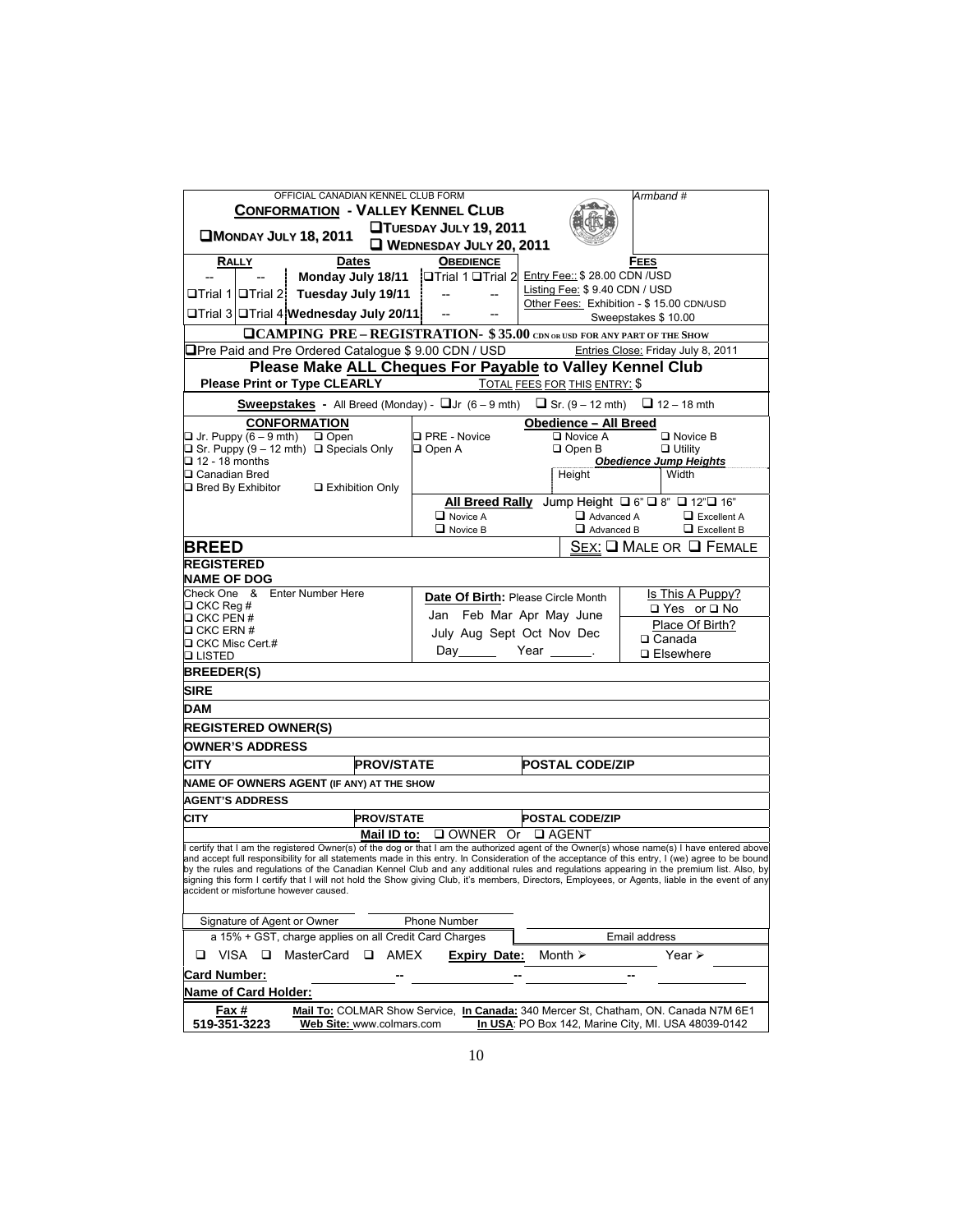### **ACCOMMODATIONS**

| Barons Motor Inn  Hwy #7 & Hwy # 15, Carelton Place, ON (613) 257-4002 |
|------------------------------------------------------------------------|
|                                                                        |
|                                                                        |
|                                                                        |
| Perth Plaza Motel  40 Dufferin St., Perth, ON (613) 264 - 1002         |
|                                                                        |
| Twin Oaks Motor Hotel PO Box 434, Carelton Place, ON (613) 257 - 1020  |
|                                                                        |

*\*\* Not all of these establishments accept dogs. Inquiries should be made in each case*. \*\*

#### **Trailer Parking Information**

## *Absolutely NO ACCESS before Noon Sunday July 17, 2011*

The Lombardy Agricultural Society reserves the right to remove

any items, equipment, persons, or vehicles, on the site prior to the set up time

 **RV/TRAILER PARKING & Camping** *NO RESERVATIONS*, Owners must abide by the placement of the trailers by the Show Superintendent or designate. All trailers must be parked in the designated area and in a proper manner as deemed by the Show Superintendent or designate.

- A limited number of electrical hook-ups are available on a first come first serve basis.
- A Camping **fee of \$ 35.00 CDN or USD** will be charged for any part of the show
- **NO trailers** shall be permitted to set-up prior to 12:00 pm Sunday July 18, 2011. Any Trailer set up prior to this time will be removed at the owners expense by the Lombardy Agricultural Society.



*PLEASE! STOOP AND SCOOP AT ALL TIMES REGARDLESS OF THE LOCATION.* 

**NON CKC MEMBER PARTICIPATION FEE - CANADIAN RESIDENTS ONLY** Effective April, 2011. The CKC will be instituting a Non-Member Participation fee for all Canadian residents who participate in a CKC event but are not CKC members. The non member participation fee is paid in any year a title is earned and covers all titles and dogs owned by that individual. In order to protect the awards/titles earned, the non-member will have a choice either to become a CKC member or to pay the non-member participation fee. Failure to comply within 30 days of notification will causeall awards and titles to be cancelled This applies to dogs wholly owned by non members resident in Canada, and does not apply to U.S. exhibitors **nor to** CKC members **or** dogs co-owned with a CKC member